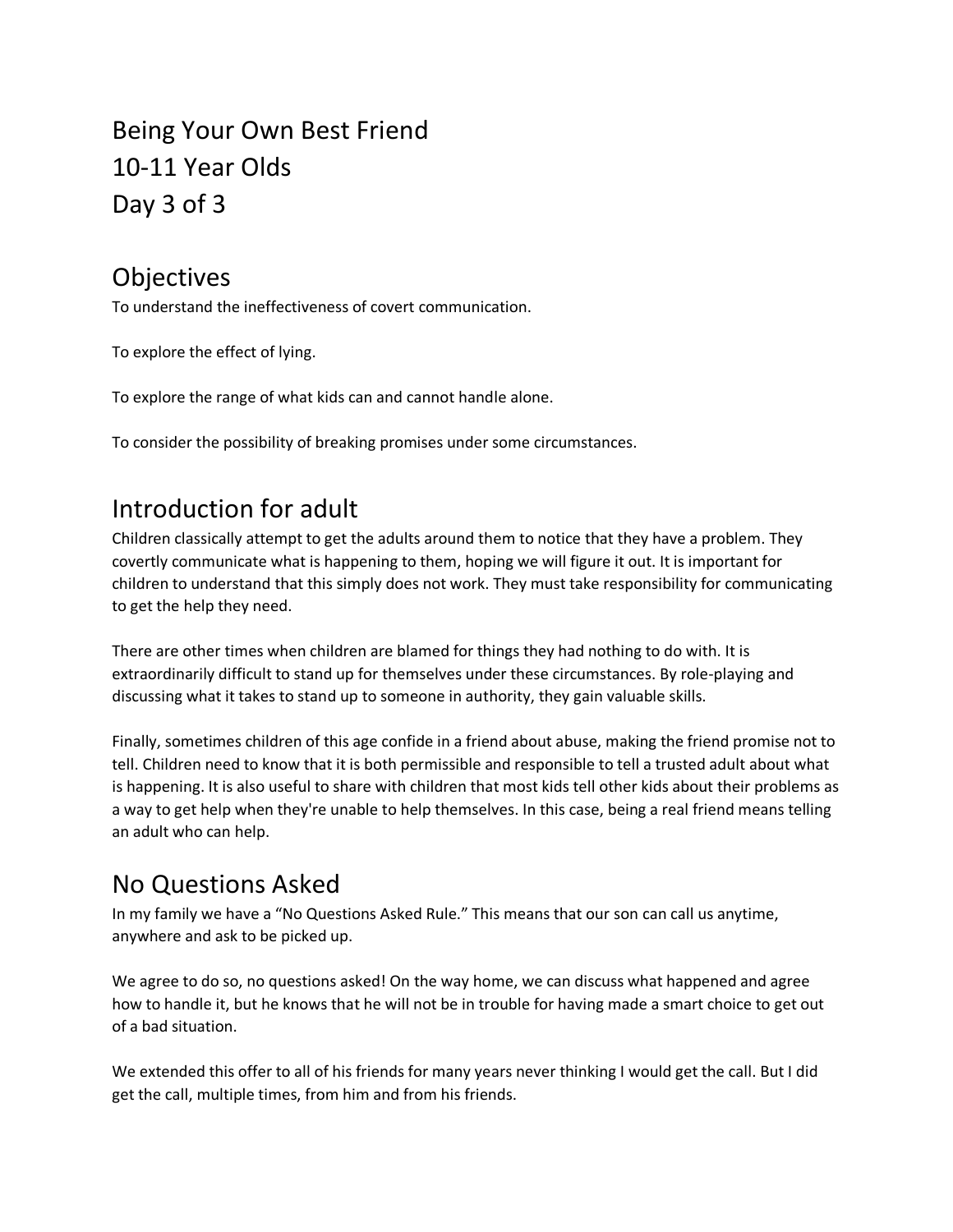This rule can save a child's life and is an excellent way to end this series of lessons. Even though this series of discussions is over, these skills are important in every single day of your child's life. Keep talking about how your child can be more effective and more capable in managing his/her life.

# Introduction for children

When it's really hard to tell about a problem, some kids act in ways that they hope their parents will notice and ask about. They do things like cry, or mope around, or get angry. Let's see what the kids on this video do.

#### Watch videotape

[https://www.youtube.com/watch?v=jXi5Fb1TI4Y&list=PLSrCYUKewj4dF58wxBmPx0QayhpO6d34T&inde](https://www.youtube.com/watch?v=jXi5Fb1TI4Y&list=PLSrCYUKewj4dF58wxBmPx0QayhpO6d34T&index=18)  $x=18$ 

### Role-play

Have you ever done anything like that?

**RP:** What if something really upsetting happened at school? When you come home, you storm into the house, throw your books on the table, run up to your room and slam the door? Would your parents know what is wrong?

What if later that evening you come to the dinner table with a long face, refusing to talk or eat? Would your parents know what is wrong?

What if they thought you were just being moody and sent you from the table back to your room? Would that make things better or worse?

What choices do you have?

What would be the responsible thing to do?

Do you think your family would want to know what you are upset about, even if it is something hard to talk about or embarrassing?

**RP:** What if you were faced with a situation where you said one thing and an adult said another? Do you think I would believe you or the adult?

*You want to have a discussion about believing a child over an adult. Children need to know they will be believed.* 

**RP:** What if your best friend told you a secret and you promised not to tell, but the secret was about something that had happened to your friend and you knew your friend needed help?